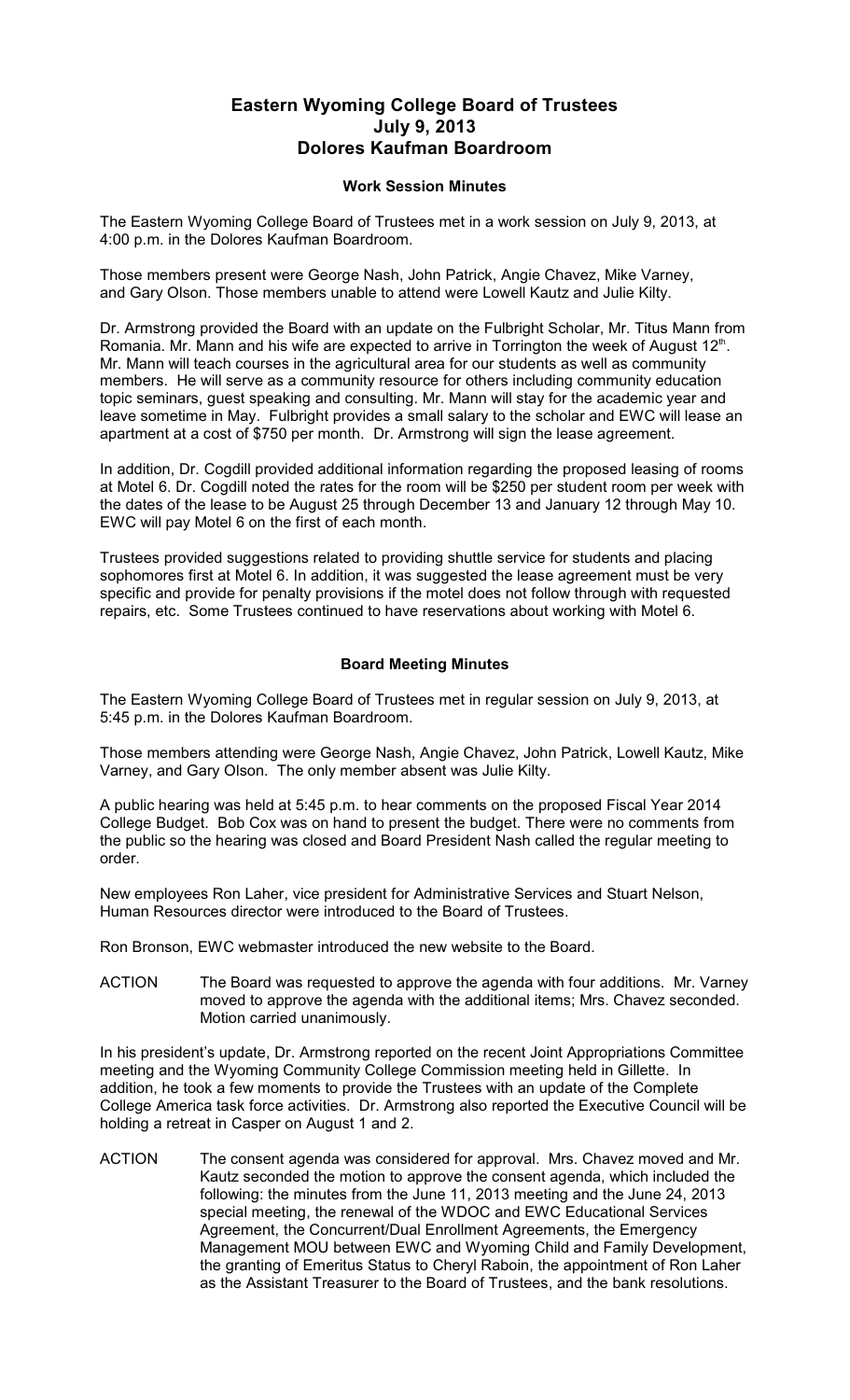Motion carried unanimously.

- ACTION The financial report was presented by Mr. Ron Laher, vice president for Administrative Services. Mr. Woods provided an update on the Douglas project. Mr. Varney moved to approve the financial report, as presented. Second by Mr. Kautz; motion passed unanimously.
- ACTION The Board was requested to approve the fiscal year 2013 transfers of unexpended and unencumbered appropriations within the Current and Plant Funds for the year ending June 30, 2013. A public hearing was held on June 17, 2013 with no comments being offered. Mr. Patrick moved to approve the fiscal year 2013 transfer of unexpended and unencumbered appropriations, as presented. Mr. Olson seconded and the motion was passed unanimously.
- ACTION The Board was informed that on June 17, 2013, a public hearing was held to hear comments of the continuance of the optional mill levy for the period of July 1, 2013 to June 30, 2015. Mr. Patrick moved and Mr. Olson seconded the motion to approve levying the Optional One-Mill Levy for FY 2014 and FY 2015, as presented. Motion carried unanimously.
- ACTION The Board was requested to approve the fiscal year 2014 College Budget. Mr. Olson moved to approve the budget as presented; second by Mr. Patrick. Motion carried unanimously.
- ACTION The Board was informed the selection committee and Dr. Ludwig, with Dr. Armstrong's approval recommended the appointment of Dr. Georgia Younglove to the position of Agriculture Instructor/Livestock Judging Coach. Dr. Younglove holds an Associate degree in Agriculture from Northwest College, a Bachelor of Science degree in Animal Science from Oklahoma State University, a Master of Science degree in Animal Science from Texas A & M University, and received her Ph.D. in Rangeland Ecology in 1998 from the University of Wyoming. She has taught Rangeland Management at Chadron State College for the last fifteen years. Mr. Varney moved to approve the appointment of Georgia Younglove to the position of Agriculture Instructor/Livestock Judging Coach, as presented; Mrs. Chavez seconded. The motion passed unanimously.
- ACTION Mr. Laher presented to the Board for their consideration changes to eliminate the requirement to bid out banking services every four years for the Restricted and Operations accounts. Instead of reviewing the accounts every four years, the Business Office would like the flexibility to seek bids as needs change according to the banking services which are currently offered. Mrs. Chavez moved to approve the revisions to Administrative Rule 6.0.2 Purchasing Banking Services, as presented. Mr. Olson seconded and the motion was unanimously passed.
- ACTION The Converse County Joint Powers Board Agreement has been approved by the Attorney General and the Board was informed a trustee needed to be appointed to serve as the trustee representative at the Joint Powers Board meetings. Trustee Gary Olson volunteered to serve. Mr. Patrick moved to appointment Trustee Olson to the Joint Powers Board as the EWC trustee representative; second by Mr. Varney. Motion carried unanimously.
- ACTION Following a discussion of the merits of a lease agreement with Motel 6, Mr. Varney moved to proceed with an agreement with Motel 6 that will "hold the feet of the property owner to the fire," second by Mr. Patrick. Motion passed with Mr. Olson opposing.
- ACTION The 2013-2014 Golf Course agreement was brought before the Board for their consideration. Following the discussion, Mr. Kautz moved to approve the golf course agreement with the City of Torrington, as presented. Mrs. Chavez seconded and the motion was unanimously passed.

Trustee Chavez provided a BOCES update to the Board. Updates were also provided by the offices of College Relations, Institutional Development, Human Resources, Learning and Student Services.

The 2013 Summer enrollment preview indicated EWC experienced a 0.2% increase in total student headcount as compared to Summer 2012. The total student headcount of 464 students reflects an overall increase of 1 student. Full-time enrollment was unchanged from Spring 2012.